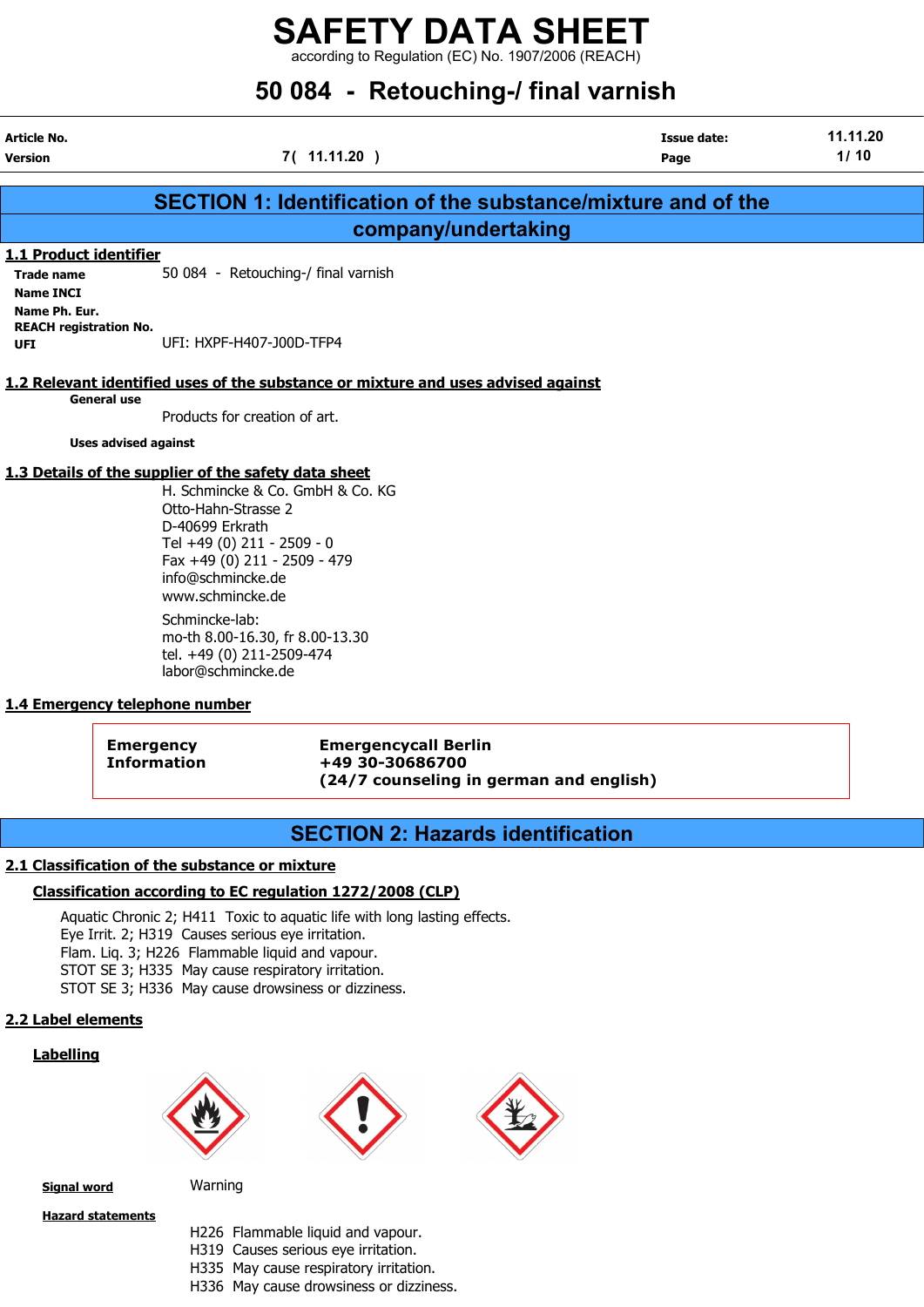according to Regulation (EC) No. 1907/2006 (REACH)

# 50 084 - Retouching-/ final varnish

| Article No.<br><b>Version</b>                                      | <b>Issue date:</b><br>7(11.11.20)<br>Page                                                                                                                                                                                                                                                                                                                                                                                                                                                                                                                    |  | 11.11.20<br>2/10 |
|--------------------------------------------------------------------|--------------------------------------------------------------------------------------------------------------------------------------------------------------------------------------------------------------------------------------------------------------------------------------------------------------------------------------------------------------------------------------------------------------------------------------------------------------------------------------------------------------------------------------------------------------|--|------------------|
|                                                                    | H411 Toxic to aquatic life with long lasting effects.                                                                                                                                                                                                                                                                                                                                                                                                                                                                                                        |  |                  |
| <b>Safety precautions</b>                                          | P102 Keep out of reach of children.<br>P210 Keep away from heat, hot surfaces, sparks, open flames and other ignition sources. No<br>smoking.<br>P243 Take action to prevent static discharges.<br>P261 Avoid breathing vapours.<br>P273 Avoid release to the environment.<br>P303+P361+P353 IF ON SKIN (or hair): Take off immediately all contaminated clothing. Rinse<br>skin with water/or shower.<br>P305+P351+P338 IF IN EYES: Rinse cautiously with water for several minutes. Remove contact<br>lenses, if present and easy to do. Continue rinsing. |  |                  |
| <b>Hazard components for labelling</b><br>Text for labelling (CLP) |                                                                                                                                                                                                                                                                                                                                                                                                                                                                                                                                                              |  |                  |
|                                                                    | Departed experience may cause skip drupess or crasking (EUH066)                                                                                                                                                                                                                                                                                                                                                                                                                                                                                              |  |                  |

exposure may cause skin dryness or cracking. (EUH066) Contains alkylmethacrylate. May produce an allergic reaction. (EUH208)

### 2.3 Other hazards

# SECTION 3: Composition / information on ingredients

### 3.1 Substances

Chemical characterisation White spirit Alcohol aldehyde resin acrylic resin CAS-Number EINECS / ELINCS / NLP EU index number Customs tariff number

REACH registration No. RTECS-no. Hazchem-Code CI-Number

### 3.2 Mixtures

solvent naphtha (petroleum), light, aromatic: 50 - 75 % naphta (petroleum), hydrotreated heavy: 5 - 10 % CAS: 64742-95-6 CAS: 64742-48-9 REACH: 01-2119455851-35 REACH: 01-2119463258-33-xxx Aquatic Chronic 2; H411 / Asp. Tox. 1; H304 / -; EUH066 Asp. Tox. 1; H304 / -; EUH066 / Flam. Liq. 3; H226 / / Flam. Liq. 3; H226 / STOT SE 3; H335 / STOT SE 3; STOT SE 3; H336 H336

### Substance 3

butan-1-ol: 1,0 - 2,5 % CAS: 71-36-3 REACH: 01-2119484630-38-xxxx Acute Tox. 4; H302 / Eye Dam. 1; H318 / Flam. Liq. 3; H226 / STOT SE 3; H335 / STOT SE 3; H336 / Skin Irrit. 2; H315

#### Substance 1 Substance 2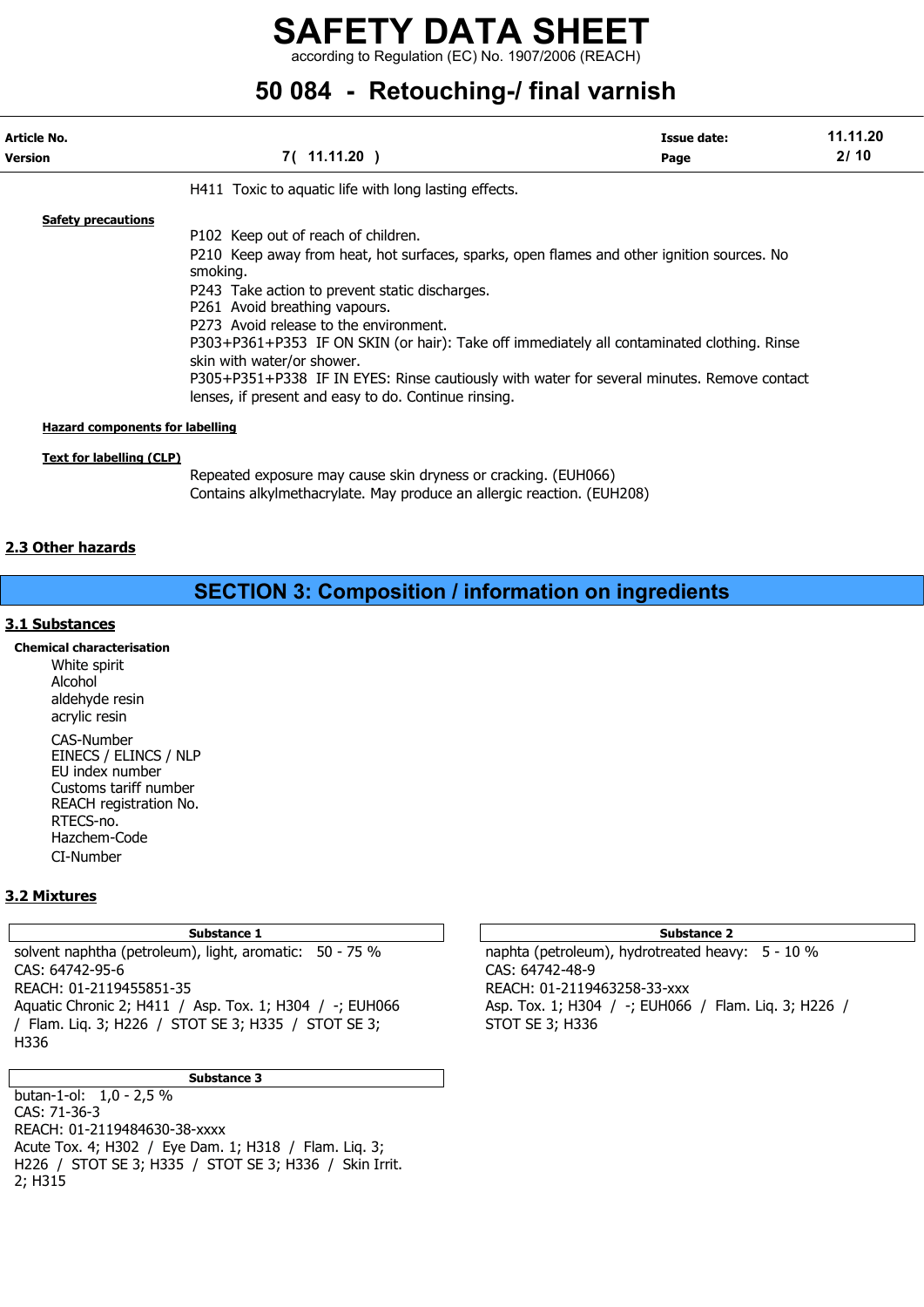rding to Regulation (EC) No. 1907/2006 (REACH)

# 50 084 - Retouching-/ final varnish

| Article No. |             | <b>Issue date:</b> | 11.11.20 |
|-------------|-------------|--------------------|----------|
| Version     | 7( 11.11.20 | Page               | 3/10     |

Additional information

# SECTION 4: First aid measures

### 4.1 Description of first aid measures

### General information

If you feel unwell, seek medical advice (show the label where possible).

### In case of inhalation

Provide fresh air. Seek medical attention if problems persist.

### In case of skin contact

Remove residues with soap and water. In case of skin irritation, consult a physician.

### After eye contact

If product gets into the eye, keep eyelid open and rinse immediately with large quantities of water, for at least 10 - 15 minutes. Seek medical attention if irritation persists.

### After swallowing

Rinse mouth with water. Seek medical treatment in case of troubles.

### 4.2 Most important symptoms and effects, both acute and delayed

### 4.3 Indication of any immediate medical attention and special treatment needed

Caution if victim vomits: Risk of aspiration!

# SECTION 5: Firefighting measures

### 5.1 Extinguishing media

Suitable extinguishing media

Co-ordinate fire-fighting measures to the fire surroundings.

Extinguishing media which must not be used for safety reasons strong water jet

### 5.2 Special hazards arising from the substance or mixture

In case of fire may be liberated: Carbon monoxide and carbon dioxide

### 5.3 Advice for firefighters

Special protective equipment for firefighters Use appropriate respiratory protection.

### Additional information

# SECTION 6: Accidental release measures

### 6.1 Personal precautions, protective equipment and emergency procedures

Avoid contact with skin, eyes, and clothing.

### 6.2 environmental precautions

Discharge into the environment must be avoided.

### 6.3 Methods and material for containment and cleaning up

Methods for cleaning up

Collect spilled material using paper towels and dispose.

### Additional information

# 6.4 Reference to other sections

Dispose of waste according to applicable legislation.

# SECTION 7: Handling and storage

## 7.1 Precautions for safe handling

# Advices on safe handling

Handle in accordance with good industrial hygiene and safety practice.

### Precautions against fire and explosion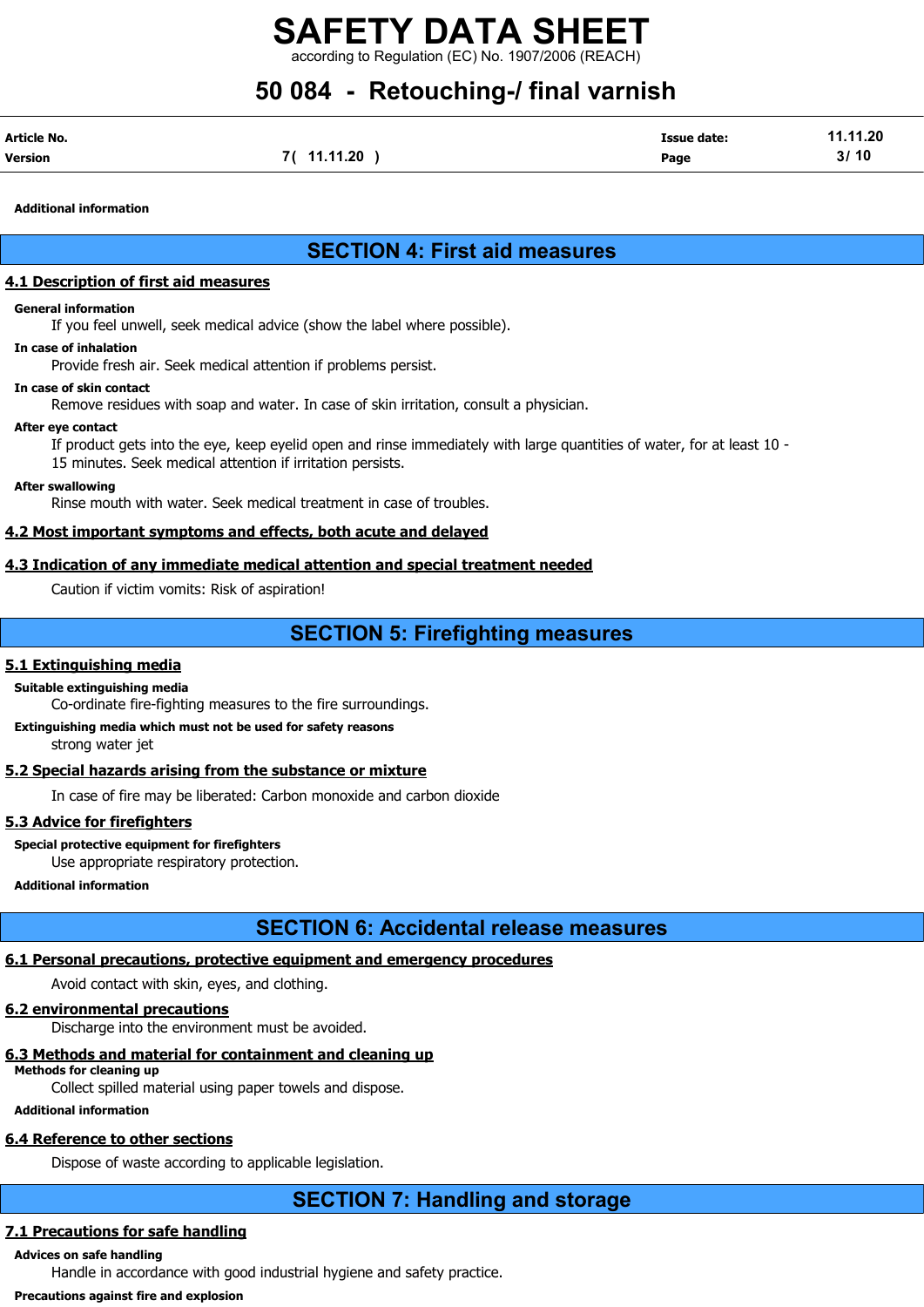according to Regulation (EC) No. 1907/2006 (REACH)

# 50 084 - Retouching-/ final varnish

| Article No. |            | <b>Issue date:</b> | 11.11.20 |
|-------------|------------|--------------------|----------|
| Version     | 7(11.11.20 | Page               | 4/10     |

No special measures are required.

### 7.2 Conditions for safe storage, including any incompatibilities

### Requirements for storerooms and containers

### Hints on joint storage

Storage class Further details

Protect from frost and exposure to sun.

### 7.3 Specific end use(s)

# SECTION 8: Exposure controls/personal protection

### 8.1 Control parameters

64742-95-6 solvent naphtha (petroleum), light, aromatic

| DEU           | WEL |                                        | $50,000$ mg/m <sup>3</sup>  | 2(II); AGS     |  |
|---------------|-----|----------------------------------------|-----------------------------|----------------|--|
| 64742-48-9    |     | naphta (petroleum), hydrotreated heavy |                             |                |  |
| DEU           | WEL |                                        | $300,000$ mg/m <sup>3</sup> | DFG            |  |
| $71 - 36 - 3$ |     | butan-1-ol                             |                             |                |  |
| DEU           | WEL |                                        | $100,000$ $mL/m^3$          |                |  |
| DEU           | WEL |                                        | $310,000$ mg/m <sup>3</sup> | $1(I);$ DFG, Y |  |

### DNEL overview

### 64742-95-6 solvent naphtha (petroleum), light, aromatic

| DNEL worker   | Long-term - inhalation, system | 150,00000 | mq/m <sup>3</sup> |
|---------------|--------------------------------|-----------|-------------------|
| DNEL worker   | Long-term - dermal, local effe | 25,00000  | mg/kg bw/day      |
| DNEL Consumer | Long-term - oral, systemic eff | 11,00000  | mg/kg bw/day      |
| DNEL Consumer | Long-term - inhalation, system | 32,00000  | mq/m <sup>3</sup> |
| DNEL Consumer | Long-term - dermal, systemic e | 11,00000  | mg/kg bw/day      |

### DNEL overview

### 64742-48-9 naphta (petroleum), hydrotreated heavy

| DNEL worker   | Long-term - inhalation, system   | 1500,00000 | ma/mª        |
|---------------|----------------------------------|------------|--------------|
| DNEL worker   | Long-term - dermal, systemic e l | 300,00000  | mg/kg bw/day |
| DNEL Consumer | Long-term - oral, systemic eff   | 300,00000  | mg/kg bw/day |

#### DNEL overview

| butan-1-ol |
|------------|
|            |
|            |

| DNEL worker   | Long-term - inhalation, system | 55,00000  | $\text{max}/\text{m}$ |
|---------------|--------------------------------|-----------|-----------------------|
| DNEL Consumer | Long-term - oral, systemic eff | 3,12500   | mg/kg bw/day          |
| DNEL Consumer | Long-term - inhalation, system | 310,00000 | $\text{ma/m}^3$       |

#### PNEC overview

71-36-3 butan-1-ol

| PNEC soil                       | 0,01500    | mq/kg |
|---------------------------------|------------|-------|
| PNEC aquatic, freshwater        | 0,08200    | mq/L  |
| PNEC aquatic, marine water      | 0,00820    | mq/L  |
| PNEC soil, freshwater           | 0,17800    | mg/kg |
| PNEC soil, marine water         | 0,01780    | mq/kg |
| PNEC sewage treatment plant (S) | 2476,00000 | mq/L  |

### Biological limit values: overview

71-36-3 butan-1-ol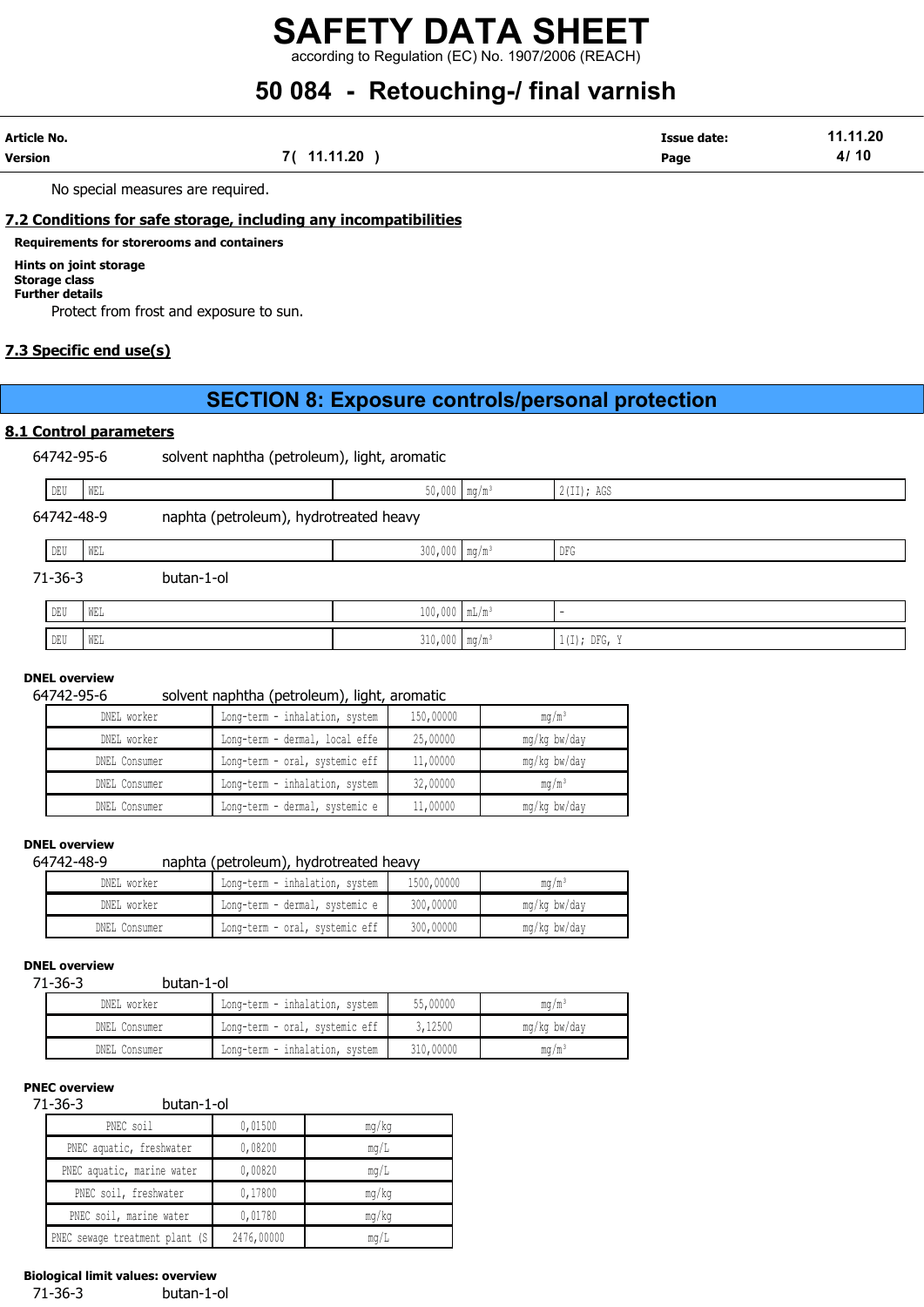according to Regulation (EC) No. 1907/2006 (REACH)

# 50 084 - Retouching-/ final varnish

| Article No.<br>Version |       | 11.11.20                        |          |      | <b>Issue date:</b><br>Page | 11.11.20<br>5/10 |
|------------------------|-------|---------------------------------|----------|------|----------------------------|------------------|
|                        | urine | end of exposure or end of shift | 10,00000 | mq/c | -                          |                  |
|                        |       | .                               | .        |      |                            |                  |

urine in the periode next shift that is a cycloudy of the major many of the contract of the contract of the co

### 8.2 Exposure controls

### Occupational exposure controls

#### Respiratory protection

With correct and proper use, and under normal conditions, breathing protection is not required. Respiratory protection must be worn whenever the WEL levels have been exceeded. Combination filtering device (EN 14387) Use filter type A (= against vapours of organic substances)

#### Hand protection

Qualified materials: Nitrile rubber

Layer thickness > 0,35 mm

Breakthrough time > 480 min

Ultranitril 492 - MAPA GmbH, Industriestraße 21- 25, D-27404 Zeven, Internet: www.mapa-pro.de All information was derived in accordance with EU directive 89/686/EWG and the resultant EN 374 in cooperation with MAPA GmbH. This recommendation applies exclusively to the product and use named in Section 1. In the event of commingling or deviating conditions, contact the suppliers of CE-approved gloves. This information is abased on our current state of knowledge and describes the security standards applicable to our product for the purpose provided.

### Eye protection

**Goggles** 

Body protection

Wear suitable protective clothing.

### General protection and hygiene measures

Handle in accordance with good industrial hygiene and safety practice. Wash hands thoroughly after handling.

## SECTION 9: Physical and chemical properties

### 9.1 information on basic physical and chemical properties

| Form   |
|--------|
| Colour |
| ייייטא |

liquid clear, translucent **Odour White spirit** 

| min<br>36 °C | max                        |       |
|--------------|----------------------------|-------|
|              |                            |       |
|              |                            |       |
|              |                            |       |
|              |                            |       |
|              | 38 °C                      |       |
|              |                            |       |
|              |                            |       |
|              |                            |       |
|              |                            |       |
|              |                            |       |
|              |                            |       |
|              |                            |       |
|              | $35 \text{ mm}^2/\text{s}$ | 40 °C |
|              |                            |       |
|              | $0,9$ g/ml                 | 20 °C |
|              |                            |       |
|              | $30 \text{ mm}^2/\text{s}$ |       |

Danger of explosion

### 9.2 Other information

# SECTION 10: Stability and reactivity

### 10.1 Reactivity

Product is stable under normal storage conditions.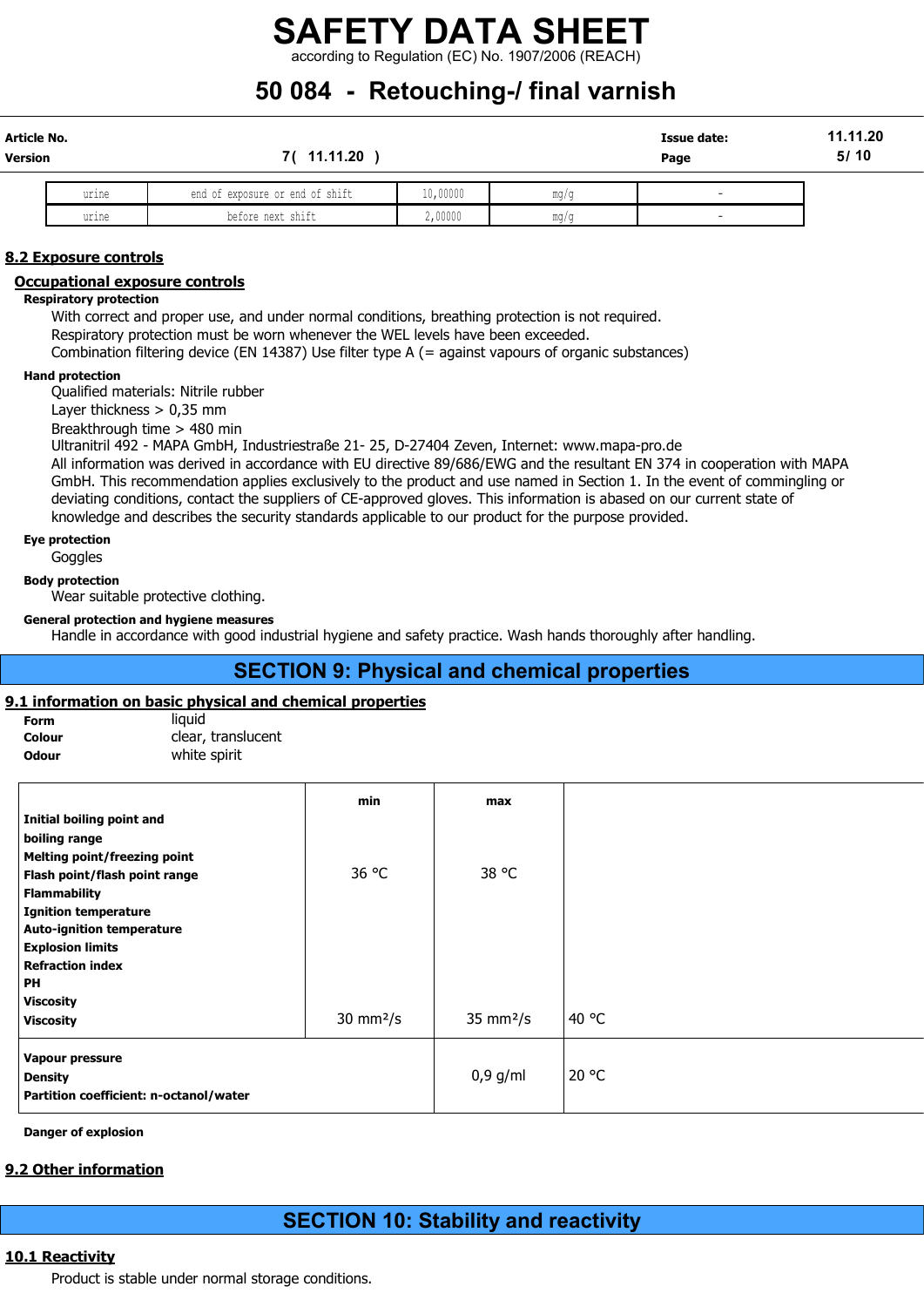according to Regulation (EC) No. 1907/2006 (REACH)

# 50 084 - Retouching-/ final varnish

| Article No. |             | <b>Issue date:</b> | 11.11.20 |
|-------------|-------------|--------------------|----------|
| Version     | 7( 11.11.20 | Page               | 6/10     |

### 10.2 Chemical stability 10.3 Possibility of hazardous reactions 10.4 Conditions to avoid

Protect from frost and exposure to sun.

### 10.5 Incompatible materials

strong oxidizing agents

### 10.6 Hazardous decomposition products

Hazardous vapours may form during fires.

# SECTION 11: Toxicological information

### 11.1 Information on toxicological effects

### Toxicological tests

### 64742-95-6 solvent naphtha (petroleum), light, aromatic

| oral                                             | TDEC<br>⊥⊔∪∪                        | <b>INA 6</b> | 2000,00000 | mg/kg |      |
|--------------------------------------------------|-------------------------------------|--------------|------------|-------|------|
| $\sim$<br><b>Contract Contract</b><br>inhalative | $T \cap E \cap$<br>コレマカ             | 114 L        | 10,20000   | ma/L  | (4h) |
| dermal                                           | $-0.55$<br>11 <sub>h</sub> 1<br>∪∪ע | 1100         | 2000,00000 | mg/kg |      |

### Toxicological tests

### 64742-48-9 naphta (petroleum), hydrotreated heavy

| oral   | <b>TDEO</b><br>ມມ⊍∨ | .<br><b>INA 6</b> | 5000,00000 | mg/kg |  |
|--------|---------------------|-------------------|------------|-------|--|
| dermal | TDE0<br>∪∪ע         | Dahhi.<br>ιναυν⊥ι | 5000,00000 | mg/kg |  |

### Toxicological tests

71-36-3 butan-1-ol

| oral       | LD50 | Rat    | 1000,00000 | ma/ka                 |      |
|------------|------|--------|------------|-----------------------|------|
| inhalative | LC50 | Rat    | 17,76000   | $m \sim$<br>111.U / 1 | (4h) |
| dermal     | LD50 | Rabbit | 2000,00000 | ma/ka                 |      |

### Acute toxicity

No data available

### In case of inhalation

No data available

### After swallowing

No data available

In case of skin contact

No data available

### After eye contact

No data available

### Practical experience

### General remarks

# SECTION 12: Ecological information

### 12.1 Toxicity

### Ecotoxicological effects

64742-95-6 solvent naphtha (petroleum), light, aromatic

| $T \cap E \cap$<br>コワンク | $-1$<br>tısh                   | 9,20000 | $\text{max/L}$ | (96h) |
|-------------------------|--------------------------------|---------|----------------|-------|
| $P \cap E \cap$<br>むしりり | Algae                          | 2,60000 | mq/L           | '72h) |
| $P \cap E \cap$<br>せいりり | Daphnia magna (Big water flea) | 3,20000 | $\text{max/L}$ | (48h) |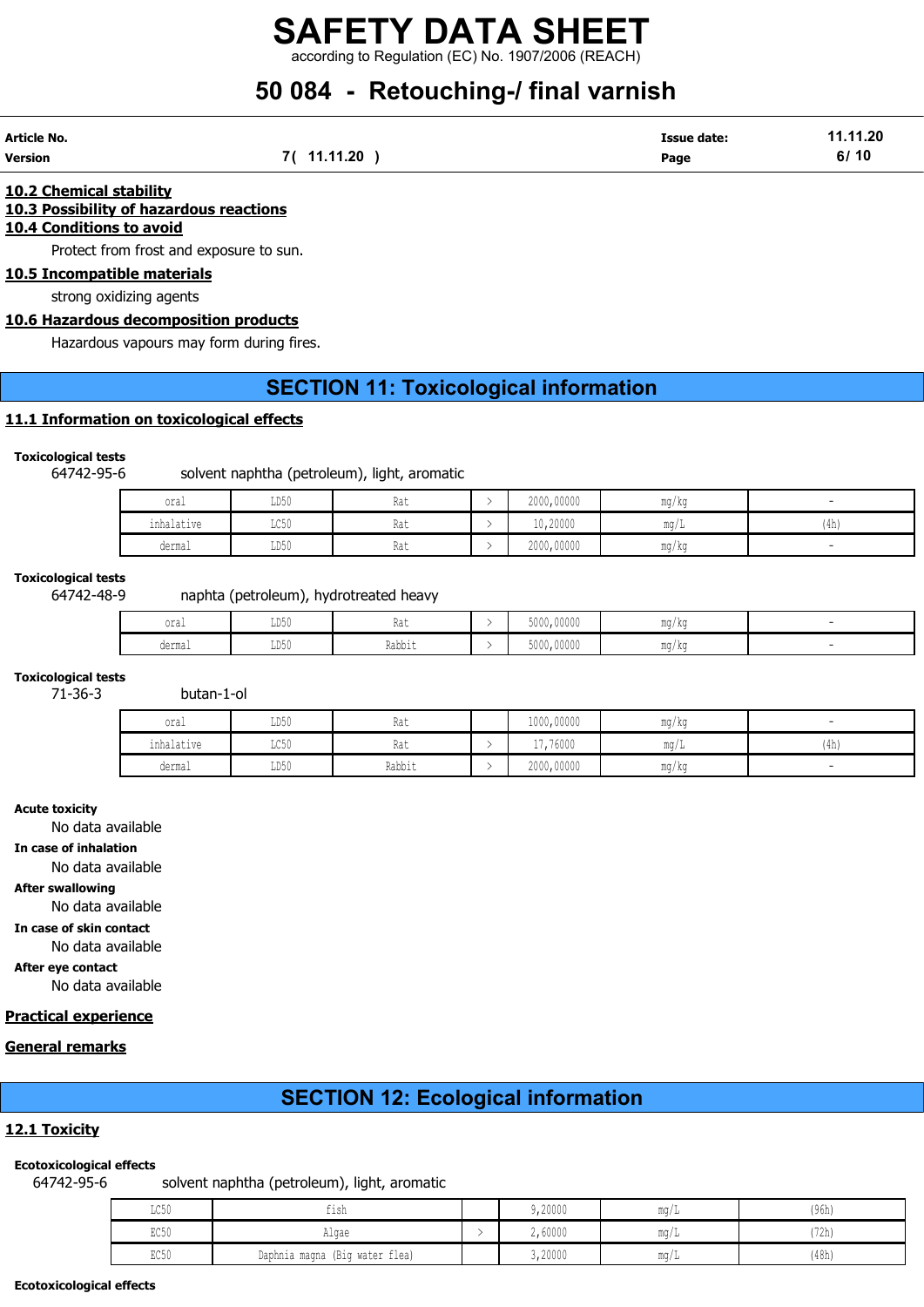# SAFETY DATA SHEET according to Regulation (EC) No. 1907/2006 (REACH)

# 50 084 - Retouching-/ final varnish

| Article No.    |            | <b>Issue date:</b> | 11.11.20 |
|----------------|------------|--------------------|----------|
| <b>Version</b> | 7(11.11.20 | Page               | 7/10     |

### 71-36-3 butan-1-ol

| LC50 | Pimephales promelas (fathead minnow) | 1376,00000 | ma/L                         | (96h) |
|------|--------------------------------------|------------|------------------------------|-------|
| EC50 | Selenastrum capricornutum            | 225,00000  | ma/L                         | (96h) |
| EC50 | Daphnia magna (Big water flea)       | 1328,00000 | $\text{m} \alpha / \text{L}$ | (48h) |
| NOEC | Daphnia magna (Big water flea)       | ,10000     | ma/L                         | (21d) |

#### Aquatic toxicity

No data available

Water Hazard Class 2

WGK catalog number General information

### 12.2 Persistence and degradability

Further details Product is partially biodegradable. Oxygen demand

### 12.3 Bioaccumulative potential

Bioconcentration factor (BCF) Partition coefficient: n-octanol/water

#### 12.4 Mobility in soil No data available

### 12.5 Results of PBT and vPvB assessment

No data available

### 12.6 Other adverse effects

General information

## SECTION 13: Disposal considerations

### 13.1 Waste treatment methods

### **Product**

### Waste key number

080111 Waste paint and varnish containing organic solvents or other dangerous substances Recommendation

### Contaminated packaging

Waste key number Recommendation

Non-contaminated packages may be recycled. Handle contaminated packages in the same way as the substance itself.

### Additional information

## SECTION 14: Transport information

### 14.1 UN number

1263

### 14.2 UN proper shipping name

ADR, ADN Paint related material IMDG, IATA PAINT RELATED MATERIAL

### 14.3 Transport hazard class(es)

| ADR, ADN | 3 |
|----------|---|
| IMDG     | 3 |
| IATA     | 3 |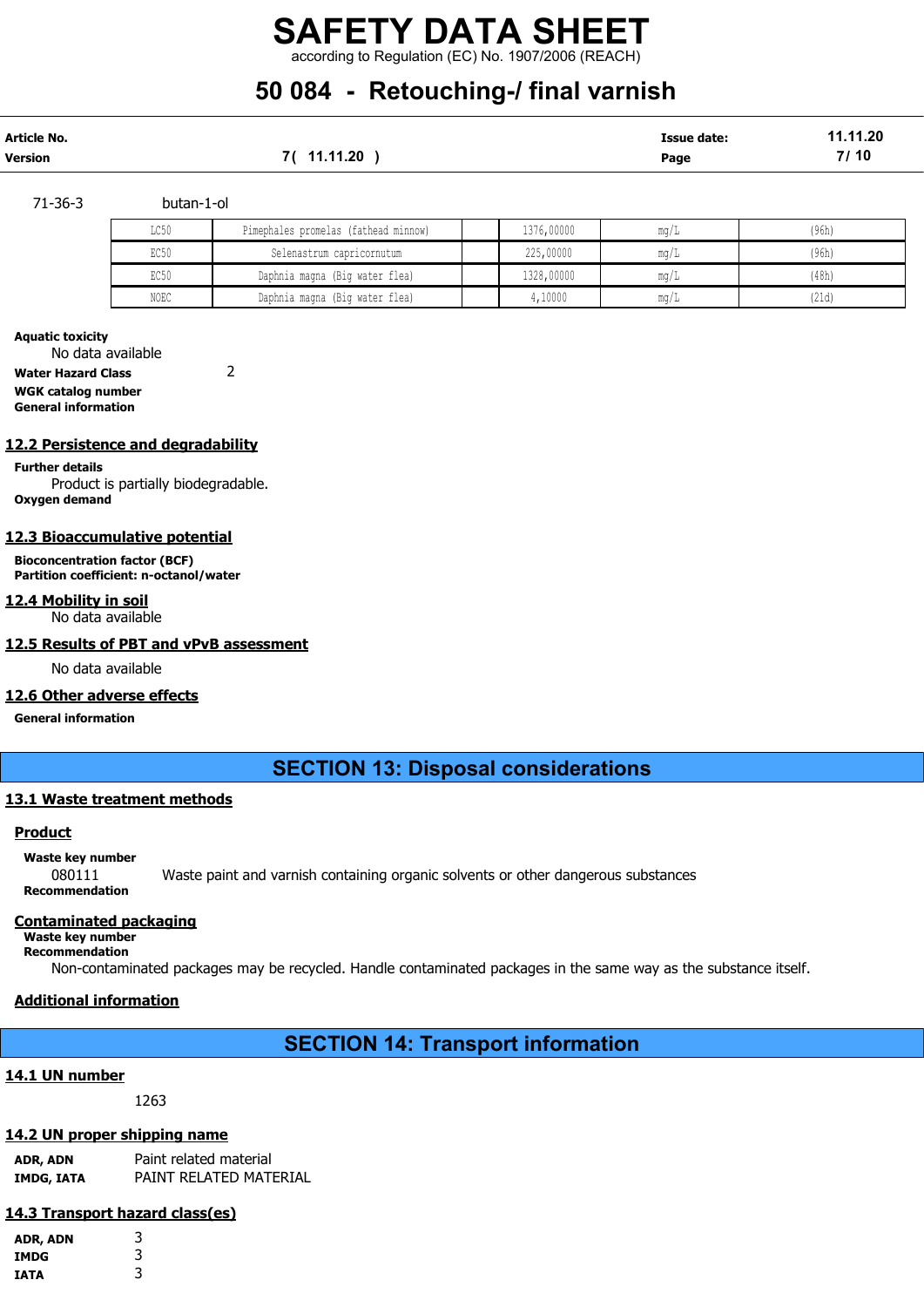according to Regulation (EC) No. 1907/2006 (REACH)

# 50 084 - Retouching-/ final varnish

| Article No.<br>Version                                                        | 7( 11.11.20 )              | <b>Issue date:</b><br>Page | 11.11.20<br>8/10 |
|-------------------------------------------------------------------------------|----------------------------|----------------------------|------------------|
| 14.4 Packing group                                                            |                            |                            |                  |
| Ш                                                                             |                            |                            |                  |
| 14.5 Environmental hazards                                                    |                            |                            |                  |
| <b>Marine Pollutant - IMDG</b><br><b>Marine Pollutant - ADN</b>               | Yes                        |                            |                  |
| <b>14.6 Special precautions for user</b>                                      |                            |                            |                  |
| <b>Land transport (ADR/RID)</b>                                               |                            |                            |                  |
| <b>Code: ADR/RID</b>                                                          | F <sub>1</sub>             |                            |                  |
| Kemmler-number                                                                | 30                         |                            |                  |
| <b>Hazard label ADR</b>                                                       | 3                          |                            |                  |
| <b>Limited quantities</b>                                                     | 5L                         |                            |                  |
| <b>Contaminated packaging: Instructions</b>                                   | P001 - IBC03 - LP01 - R001 |                            |                  |
| <b>Contaminated packaging: Special provisions</b>                             | PP <sub>1</sub>            |                            |                  |
| Special provisions for packing together                                       | <b>MP19</b>                |                            |                  |
| <b>Portable tanks: Instructions</b>                                           | T <sub>2</sub>             |                            |                  |
| <b>Portable tanks: Special provisions</b>                                     | TP1 - TP29                 |                            |                  |
| <b>Tank coding</b>                                                            | <b>LGBF</b>                |                            |                  |
| <b>Tunnel restriction</b>                                                     | D/E                        |                            |                  |
| <b>Remarks</b>                                                                |                            |                            |                  |
| EQ                                                                            | E1                         |                            |                  |
| <b>Special provisions</b>                                                     | $163 - 367 - 650$          |                            |                  |
| Sea transport (IMDG)                                                          |                            |                            |                  |
| <b>EmS</b>                                                                    | $F-E, S-E$                 |                            |                  |
| <b>Special provisions</b>                                                     | 163 - 223 - 367 - 955      |                            |                  |
| <b>Limited quantities</b>                                                     | 5L                         |                            |                  |
| <b>Contaminated packaging: Instructions</b>                                   | P001 - LP01                |                            |                  |
| <b>Contaminated packaging: Special provisions</b>                             | PP <sub>1</sub>            |                            |                  |
| <b>IBC: Instructions</b>                                                      | IBC03                      |                            |                  |
|                                                                               | $\overline{\phantom{a}}$   |                            |                  |
| <b>IBC: Provisions</b>                                                        |                            |                            |                  |
| <b>Tank instructions IMO</b>                                                  |                            |                            |                  |
| <b>Tank instructions UN</b>                                                   | T <sub>2</sub>             |                            |                  |
| <b>Tank instructions Special provisions</b>                                   | TP1 - TP29                 |                            |                  |
| <b>Stowage and segregation</b>                                                | category A                 |                            |                  |
| <b>Properties and observations</b>                                            |                            |                            |                  |
| <b>Remarks</b>                                                                |                            |                            |                  |
| EQ                                                                            | E1                         |                            |                  |
| Air transport (IATA-DGR)                                                      |                            |                            |                  |
| <b>Hazard</b>                                                                 | Flammable Liquid           |                            |                  |
| Passenger                                                                     | 355 (60L)                  |                            |                  |
| Passenger LQ                                                                  | Y344 (10L)                 |                            |                  |
| Cargo                                                                         | 366 (220L)                 |                            |                  |
| <b>ERG</b>                                                                    | 3L                         |                            |                  |
| <b>Remarks</b>                                                                |                            |                            |                  |
| EQ                                                                            | E <sub>1</sub>             |                            |                  |
| <b>Special Provisioning</b>                                                   | A192                       |                            |                  |
|                                                                               |                            |                            |                  |
| 14.7 Transport in bulk according to Annex II of MARPOL 73/78 and the IBC Code |                            |                            |                  |
|                                                                               |                            |                            |                  |
| No data available                                                             |                            |                            |                  |

SECTION 15: Regulatory information

# 15.1 Safety, health and environmental regulations/legislation specific for the substance or mixture

### National regulations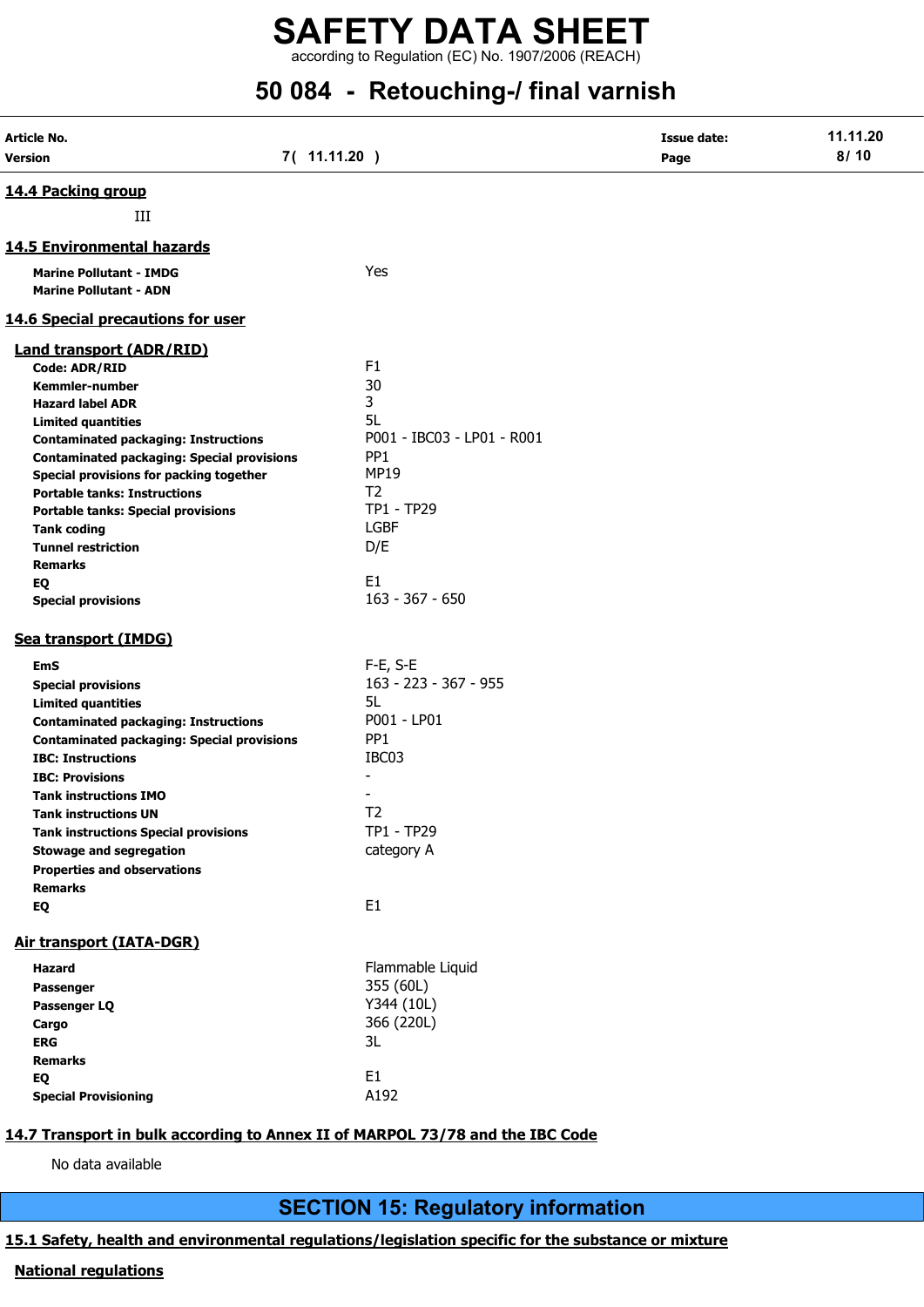according to Regulation (EC) No. 1907/2006 (REACH)

# 50 084 - Retouching-/ final varnish

| Article No. |            | <b>Issue date:</b> | 11.11.20 |
|-------------|------------|--------------------|----------|
| Version     | 7(11.11.20 | Page               | 9/10     |

### Europe

Contents of VOC [%] Contents of VOC  $[a/L]$ Further regulations, limitations and legal requirements

### **Germany**

Storage class Water Hazard Class 2 WGK catalog number Incident regulation Information on working limitations Further regulations, limitations and legal requirements

### **Denmark**

Further regulations, limitations and legal requirements

### **Hungary**

Further regulations, limitations and legal requirements

### Great Britain

Further regulations, limitations and legal requirements

### Switzerland

Contents of VOC [%] 75,9 % Further regulations, limitations and legal requirements

### **USA**

Further regulations, limitations and legal requirements Federal Regulations State Regulations

### **Japan**

Further regulations, limitations and legal requirements

### Canada

Further regulations, limitations and legal requirements

### 15.2 Chemical Safety Assessment

# SECTION 16: Other information

## Further information

| Hazard statements (CLP) | H226 Flammable liquid and vapour.<br>H302 Harmful if swallowed.<br>H304 May be fatal if swallowed and enters airways.<br>H315 Causes skin irritation. |  |
|-------------------------|-------------------------------------------------------------------------------------------------------------------------------------------------------|--|
|                         | H318 Causes serious eye damage.                                                                                                                       |  |
|                         | H319 Causes serious eye irritation.                                                                                                                   |  |
|                         | H335 May cause respiratory irritation.                                                                                                                |  |
|                         | H336 May cause drowsiness or dizziness.                                                                                                               |  |
|                         | H411 Toxic to aquatic life with long lasting effects.                                                                                                 |  |

### Further information

This information is abased on our current state of knowledge and describes the security standards applicable to our product for the purpose provided. The information provided here does not constitute a legally binding warranty of